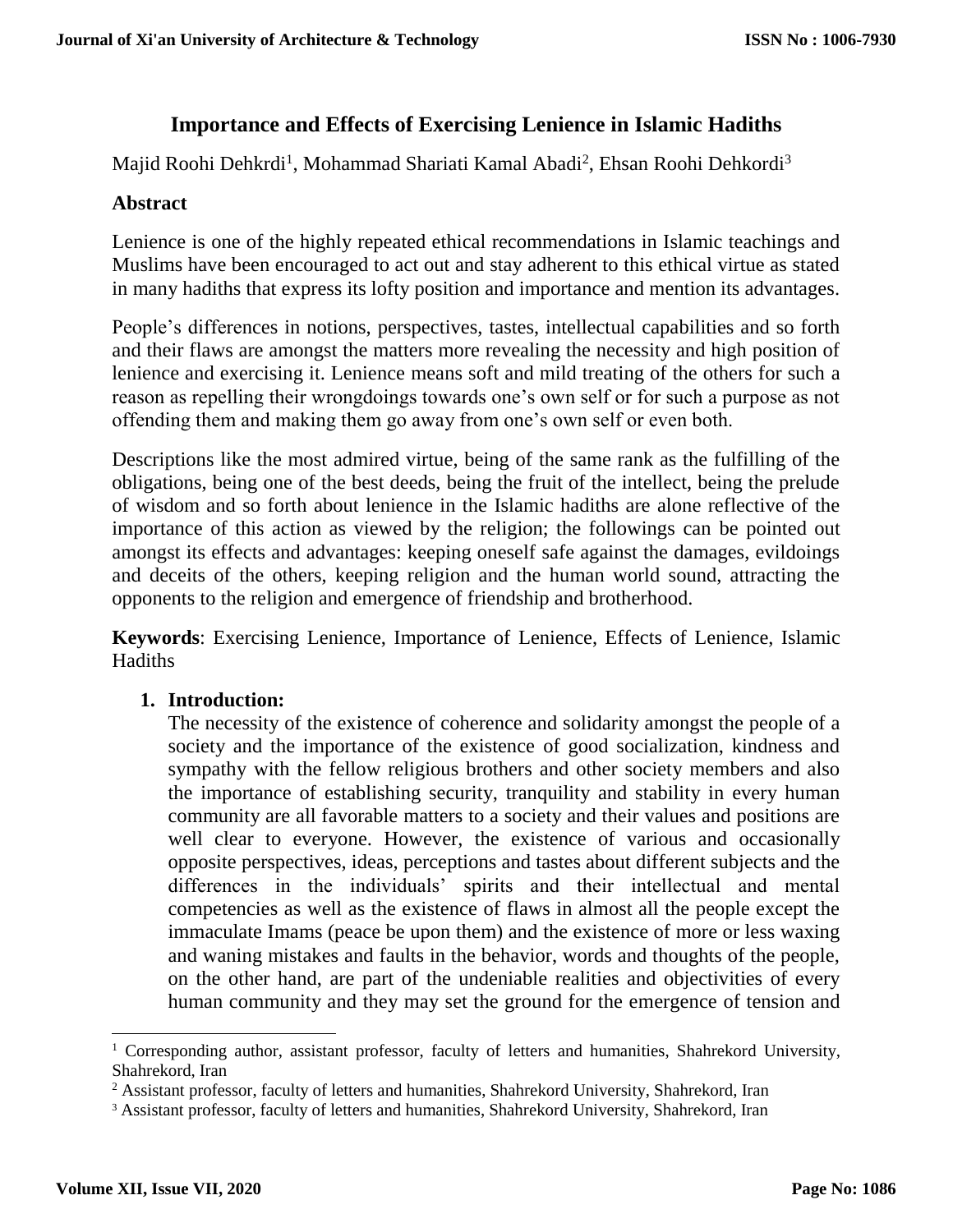harsh reactions and occasionally conflict and engagement between the individuals or groups. Therefore, considering the existence of these realities in the human communities, solutions should be sought so that the aforesaid favorable issues can be actualized. It is evident that there are legal solutions for achieving these goals along with ethical solutions that can be very much effective and promising in this regard. One of the most important and wisest of these solutions is the society members, tribes and factions' exercising of lenience or having lenient temperaments and dispositions with which such wants as unity and solidarity, kindness, sympathy, security and tranquility can be hopefully acquired in the society level despite the existence of the aforementioned inevitable realities. Drawing attentions to the existence of these same realities and offering solutions for proper treating of the others in the face of them and correct management of the human beings' individual and social life affairs might be one aspect of all the great many of the emphases and recommendations made by the immaculate imams (peace be upon them) about lenience and other similar titles like having mild and temperate dispositions, forbearance, laxness and softness, controlling the anger, forgiveness and clemency, peacefulness and reconciliation, abnegation and so forth as well as notable emphases made in the Islamic teachings on the acceptance of the others' excuses and staying away from contention and dispute and other things of the like.

The immaculate religious leaders (peace be upon them) whose practical and behavioral way of conduct is replete with numerous manifestations of exercising lenience have presented valuable speeches about various aspects of lenience like its importance and position, the quality of its application, its outcomes and advantages, its boundaries, cases of deserting it and so on and it can be stated that those highnesses have actually intended to encourage Muslims to act out and remain adherent to this moral virtue by expressing the importance and lofty position of lenience and expressing its effects and advantages.

Lack of lenience means showing mutual or stinging reaction towards the annoying or unfavorable words or behaviors of the others and this is the reaction or action or utterance that can be demonstrated at the same time or, if s/he cannot or does not want to react on that time, s/he may seek for a proper opportunity to react. But, lenience means abstaining from such reaction.

In the meanwhile, lenience does not mean confirming and accepting the others' improper behavior or words rather it is a solution that is utilized for a special purpose; and, as it will be stated in this research, such an intention can be protecting one's own self or one's own subordinates against the harms, not forcing the offending person to break out, making him or her regret what s/he has done or said and warning him or her and giving him or her an ethical lesson or, occasionally, all of them and, finally, it can be for getting close to the vicinity of the God. And, beyond all these, having lenient dispositions and exercising lenience can be followed in social aspect, as it was mentioned, by good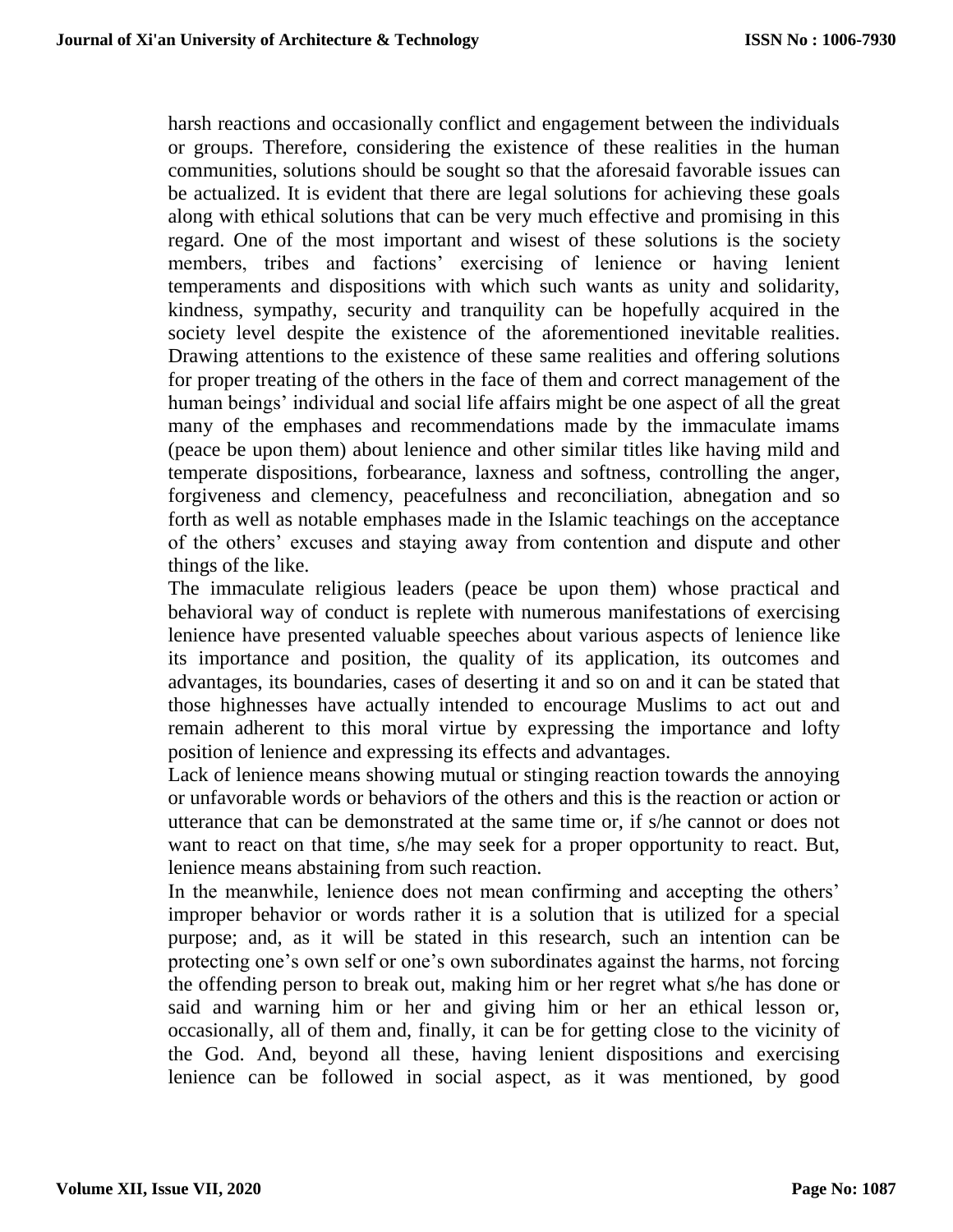socialization with others and actualization of unity and solidarity amongst the society members, as well.

After exploring the literal and common meaning of the term "lenience" in the present study, use will be made of the Islamic teachings so as to deal with the importance and position of lenience from the perspective of religion followed by the investigation of the most important effects and advantages thereof. The present study's research method is purposive compiling of the relevant materials and classifying, explicating and analyzing them based on the study subject, if necessary, and, finally, summing and concluding the findings.

#### **2. Meaning of Lenience:**

Lenience is equivalent in Arabic to Modāra'āt or Modāra'at which are infinitives rhyming with "Mofā'alah" and have been derived from the root "Dar'e" or "Dary" (Ibn Manzour, 1994, 1:71 & 14: 254-255).

Considering the foresaid meanings and applications for the two infinitives "Dar'e" and "Dary" and their verbal inflections as introduced in authentic Arabic lexical books, it can be stated that the main meaning of "Dary" is "fetching or obtaining through conception of a type" and that the main meaning of "Dar'e" is repelling (driving back and avoiding and forcing back) (see also Farahidi, 1989, 8: 60-61; Ibn Fars, 1983, 2: 271-274; Abu Helal Askari, 1980, 213; Raqeb, 1992, 312; Ibn Manzour, 1994, 1: 71 & 14: 254-255 and Mostafavi, 1989, 3: 208). The Arabic and Persian word "Modārā" has been most likely derived from the root "Dar'e" in regard of its common meaning; that is to say it has been actually "Modāra'at" and its Hamzeh [<sup>j</sup>] has been transformed [reduced] into the letter "a" for ease of pronunciation. Moreover, as stated by the lexicographers, "Dāra'ah" means "repelling" and "Dārāh" means "deceiving" (Ibn Manzour, 1994, 1:71-72 & 14: 254-255; Ibn Fars, 1983, 2: 273 and Abu Helal Askari, 1980, 213). But, of course, these meanings are the main meanings of the two words because there are also other meanings stated in Arabic dictionaries for these two verbs (see also, Ibn Manzour, 1994, 1: 71 & 14: 255; Jowhari, 1987, 1: 49 & 6: 2335 and Toraihi, 1996, 1: 137).

Mentioning the hadith that "the perfect state of the mind is having faith in God followed by exercising lenience towards the people", the author of Lesān Al-Arab says that "the hadith means that one should treat people mildly and softly and socialize with them in a good way and tolerate them so that they might not break away from you" (Ibn Manzour, 1994, 14: 255). In explaining the essence of this meaning for Modārā [lenience], he states that "Modārāt is used in two forms of "Modāra'āt" and "Modāra'ah" and means treating people with good temperaments and good behaviors; in case of being used with Hamzeh, it means trying to keep oneself immune of their wrongdoings and in case of being used without Hamzeh, it is derived from "Darayto" meaning "Khatalto" meaning "deception"; as an example "Darayto Al-Zzab-ya" means "I deceived the deer and hid somewhere to hunt it""(Ibid, 1:71 & 14:255). So, Modārā, i.e. without Hamzeh, actually means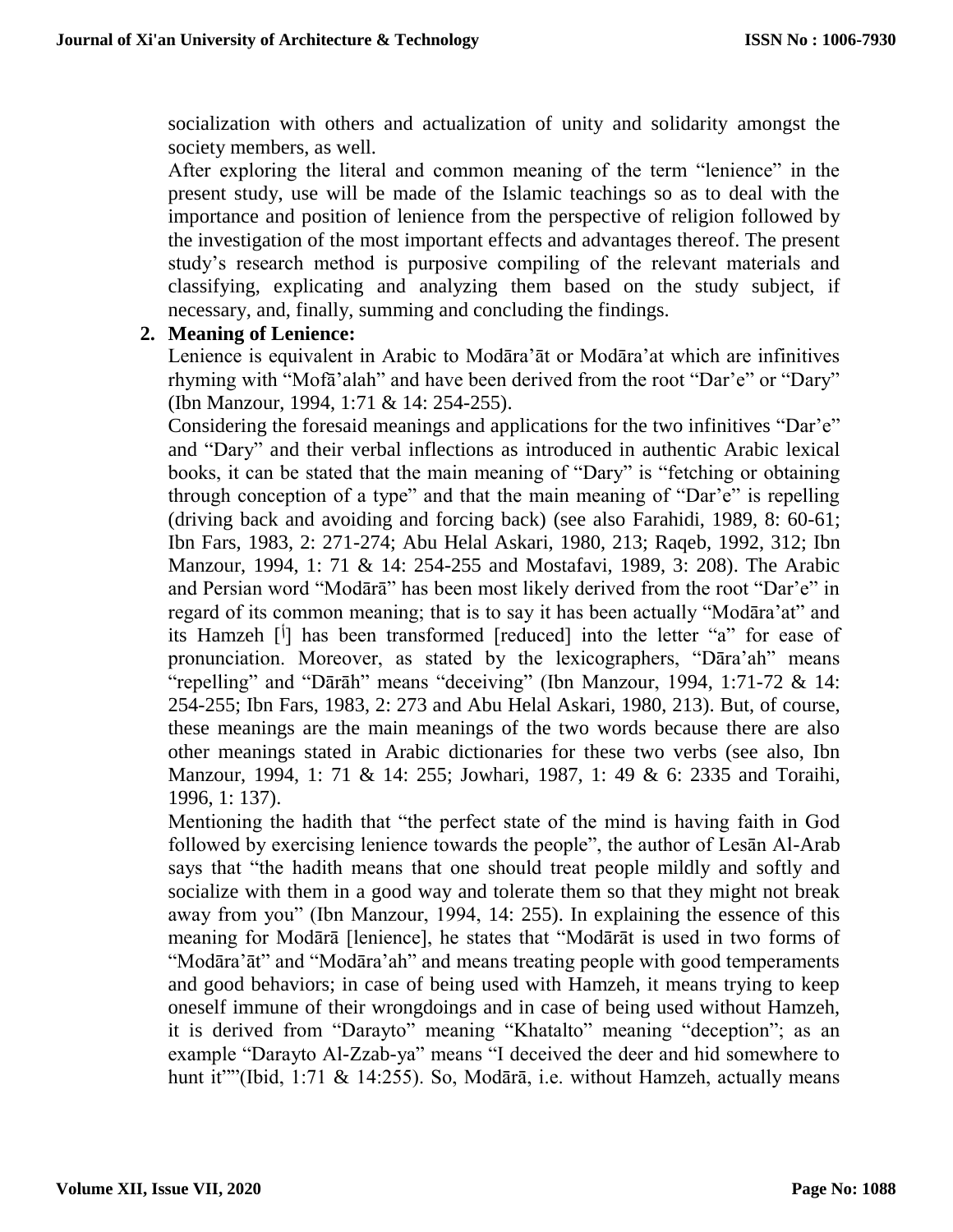exhibiting mild behavior accompanied with soft tricks towards the others so that they might not break away from one's own self.

Of course, it can be stated that "keeping oneself immune of one's evildoing" for the infinitive "Dāra'ah" is a sort of conceptual translation; it means that it has the very meaning of "repelling" whose result is keeping one's own self immune of one's wrongdoing. But, as it is clear from the example "Darayto Al-Zzab-ya", as well, Dāra'ah means deceiving a person or treating him or her deceitfully so as not to make him or her break away and this is the very action shown by hunters for deceitfully and hideously approaching the prey and keeping it unnoticed so as to prevent it from escaping; the lenient person, as well, treat others mildly and well so as to prevent their running away from him or her and also to keep them at his or her side.

Therefore, if exercising lenience towards the people is said to have been derived from the root "Dāra'a", it actually means repelling their evildoing and harm from one's own self [via properly behaving and speaking]. However, if it is from the root "Dārā", it actually means exhibiting mild behavior through soft tricks towards the people so as not to make them break away from one's own self.

According to what was mentioned, it can be concluded that lenience [Modārā] commonly means softly and mildly and patiently treating a person for either repelling his or her wrongdoing or keeping him or her at one's side or both.

# **3. Importance and Position of Lenience:**

The importance of lenience and exercising lenience can be vividly understood from the descriptions presented in the hadiths by Immaculate Imams (peace be upon them) about it and, as it is perceived from these hadiths, exercising lenience is of a great importance and has reserved itself a lofty position in both individual and social domains and it can be followed by considerable and significant outcomes for the person exercising lenience and others.

It can be read in a hadith quoted by Imam Sadeq (PBUH) from the God's messenger (may Allah bestow him and his sacred progeny the best of His regards) that "there are three things without which no action of a doer can be complete and perfect: continence that make a person avoid disobeying the God and perpetrating sins; disposition and temperament by which s/he can treat people leniently and forbearance with which the ignorant individuals' negligence is transmuted" (Majlesi, 1983, 72: 437). It means that his highness (may Allah bestow him and his sacred progeny the best of His regards) realizes the possession of lenient dispositions as one of the three preconditions to the perfection of a human being's actions and, in other words, if a person fails to exercise lenience or falls short of creating it inside his or her own self, s/he cannot perfectly perform his or her actions and fulfill his or her duties.

In the hadiths from the immaculate imams (peace be upon them), lenience has been introduced by such expressions as "of the same rank as the fulfillment of the obligations" (Majlesi, 1983, 72: 396 & 440), "half of faith" (Ibid, 72:440), "the most extolled attribute" (Amedi, 1987, 444), "one of the best deeds" (Ibid, 445),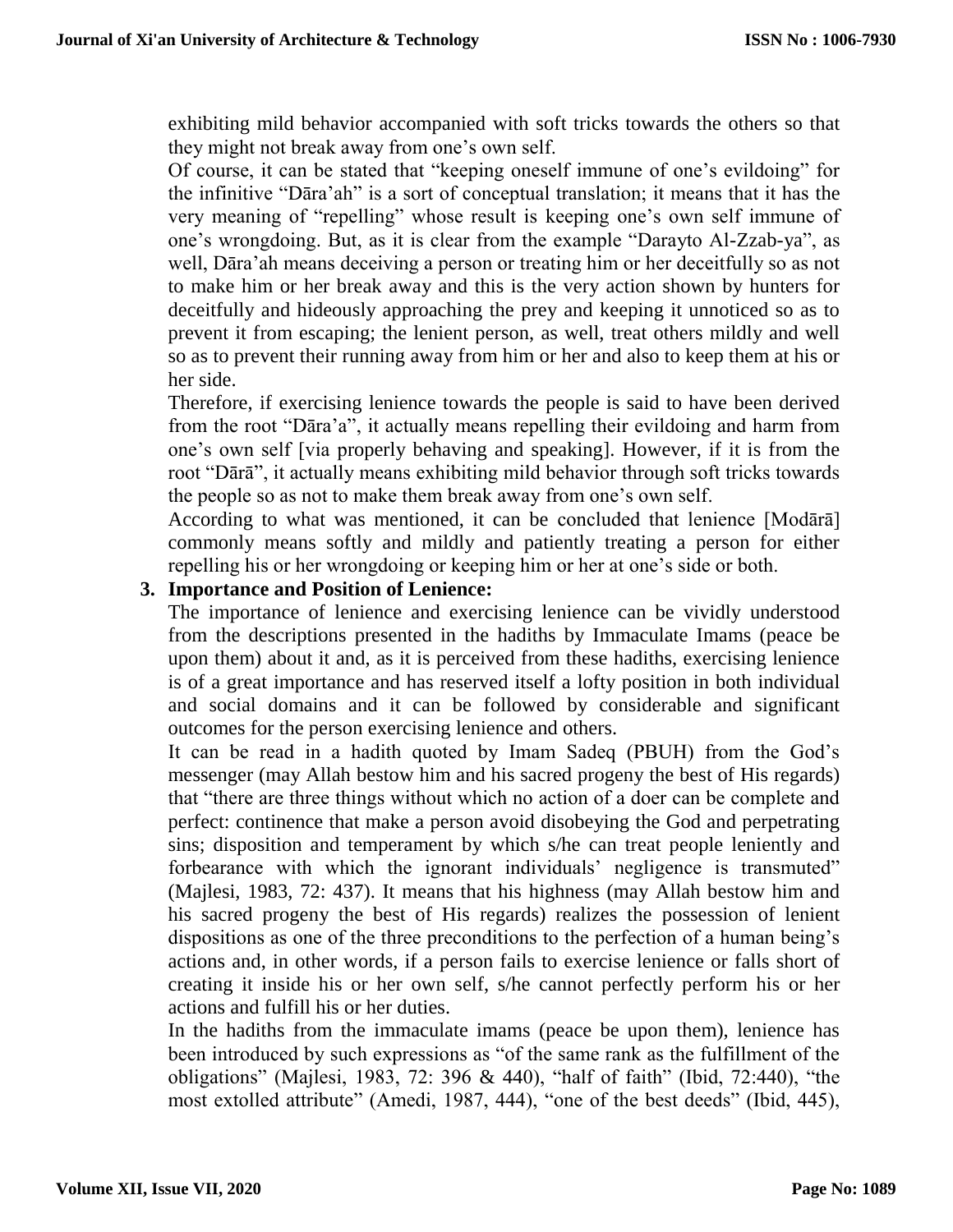"fruit of intellect" (ibid, 53), "sign of intellect" (Ibid, 445 and Majlesi, 1983, 72:393), "one of the troopers in the intellect's army" (Kolaini, 1987, 1:22), "prelude to wisdom" (Amedi, 1987, 445), "one of the perfection-bestowing properties of politeness and manliness" (Karajaki, 1974, 59) and so on. And, according to the signification of another hadith, exercising lenience towards people is followed by the elevation of the spiritual and social position and rank of the human being (see also Majlesi, 1983, 72:419).

It has been expressed in a narration from Imam Sadeq (PBUH) that Gabriel came to the prophet (may Allah bestow him and his sacred progeny the best of His regards) and said "O' Mohammad, your God salutes you and says exercise lenience towards my creatures" (Ibid, 72: 438). This means the explicit divine command and revelation to the great prophet (may Allah bestow him and his sacred progeny the best of His regards) for exercising lenience towards the people. It has also been quoted in another well-known narration from his highness (PBUH) that the great prophet (may Allah bestow him and his sacred progeny the best of His regards) has ordered that "my God has commanded me to exercise lenience towards the people in the same way that He has ordained the fulfillment of the obligations" (Ibid, 72:440). This means, as it was mentioned, that exercising lenience towards people is of the same rank as fulfillment of the obligations. And, based on a narration from Imam Baqer (PBUH), "one of the God's commands to His Highness Moses (PBUH) as written down in Torah is that 'O' Moses … exercise lenience towards my and your enemy …" (Ibid, 72: 438). So, it can be stated that exercising lenience with the people is one of the prominent features of the God's messengers and in line with their duty of guiding and instructing and amongst the instruments of perfect accomplishment of such a duty.

One of the proofs and aspects of exercising lenience, especially for the divine prophets or any other person in the position of instructing or navigating others, can be sought in influencing the others; in a hadith from Imam Sadeq (PBUH), it has been narrated that Amir Al-Mo'menin Ali (PBUH) used to order that "… and the weapon of knowledge is softness of speech and its sword is consent and its bow is lenience …" (Kolaini, 1987, 1:48). According to the last sentence, it can be perceived that in the same way that bow is the tool of throwing an arrow and its hitting and impacting of a target, lenience, as well, transmits the effect of knowledge to the others. It means that the knowledgeable person transfers his or her knowledge to the others via exercising lenience by which s/he can help them enjoy his or her knowledge hence s/he influences them consequently.

The importance of the existence of this property in the divine prophets is to the extent that the intensity of the prophets' lenience towards the foes of the God's religion has been expressed in a Hadith from Imam Hasan Mojtaba (PBUH) amongst the causes by which they have proved their superiority to the people (Majlesi, 1983, 72: 401). Accordingly, it can be stated that exercising lenience, as well, is one of the ethical properties making the human beings excel the others before the God.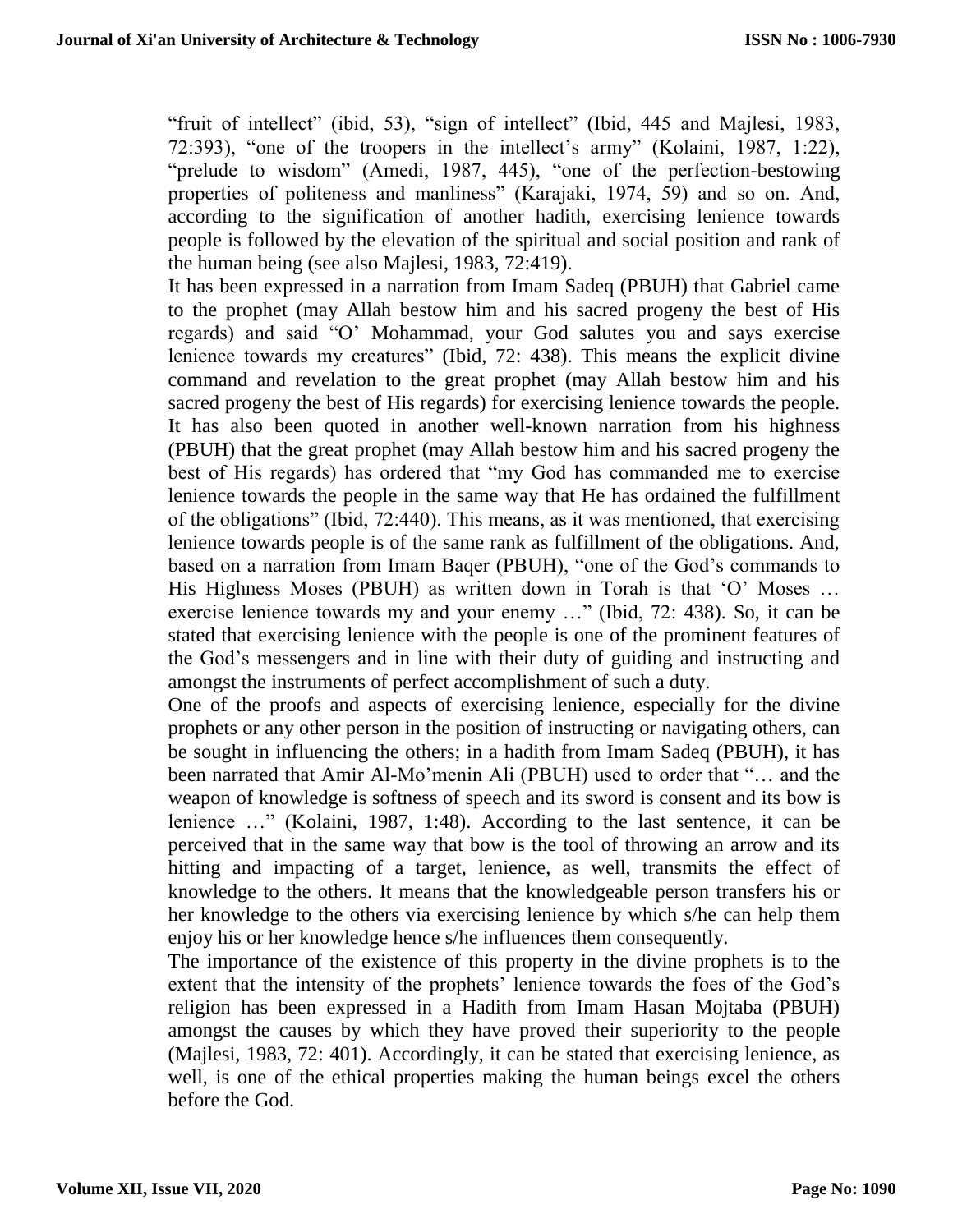Anyhow, it is made clear based on these descriptions that such an action has a particular position in Islam and it also becomes evident that exercising lenience is accompanied by a lot of positive effects and evolutions for the doer thereof, i.e. the person who exercises lenience, as well as for those who are treated leniently.

#### **4. Outcomes and Advantages of Lenience:**

In this section, the most important effects and advantages of lenience will be dealt with as explicitly presented in hadiths.

#### **4.1. Keeping Oneself Safe:**

One of the effects of exercising lenience is keeping oneself safe and, in other words, repelling the evildoing of the others from oneself as it was mentioned in the discussions on lenience.

It has been narrated from Imam Ali (PBUH) that "the person who exercises lenience towards his opponents can keep him or her own self immune in the wars" (Amedi, 1987, 334); or, "the person who exercises lenience towards the people can keep his or her own self safe from the wrongdoings and harms of them as well as their cunnings" (Ibid, 445); or, "he who exercises lenience towards the people can stay immune of their deceits and conspiracies" (Ibid). And, on the other hand, it has been stated in a hadith from Imam Javad (PBUH) that "he who fails to exercise lenience will be approached by what s/he dislikes" (Halvani, 1988, 135). Similar purports have been expressed in many of the other hadiths (see also Astar Abadi Khatib, 1989, 354-366). Also, in another hadith, exercising lenience towards the God's enemies has been enumerated amongst the most superior alms: "exercising lenience towards the God's enemies is amongst the best alms given by a person for his or her own self and his or her brothers" (Ibid, 354). The intention of the foresaid hadith is repelling and avoiding the evildoing and harms of the enemies from one's own self and his or her religious brothers by exercising lenience towards them (see also Ibid). It means that in the same way that giving alms is effective in repelling the disasters and dangers, exercising lenience towards the enemies serves such a function and it can be stated according to this hadith that protection of one's own self and others against the enemies' evildoing and damage is one of the important and considerable goals of exercising lenience towards them.

Therefore, one of the outcomes of lenience is keeping oneself safe in the war and bloodshed as well as against the others' damage, evildoing and plots and the other unpleasant things for a person and, in one word, acquiring the soundness of the world and the human life.

## **4.2. Soundness of Religion:**

In addition to the attaining of soundness of the world and human life and also keeping oneself safe which were mentioned under the aforesaid title, soundness of a person's religion is another of the lenience's outcomes. Soundness in absolute terms or soundness of the life has been mentioned in some of the hadiths amongst the outcomes of lenience (Amedi, 1987, 445).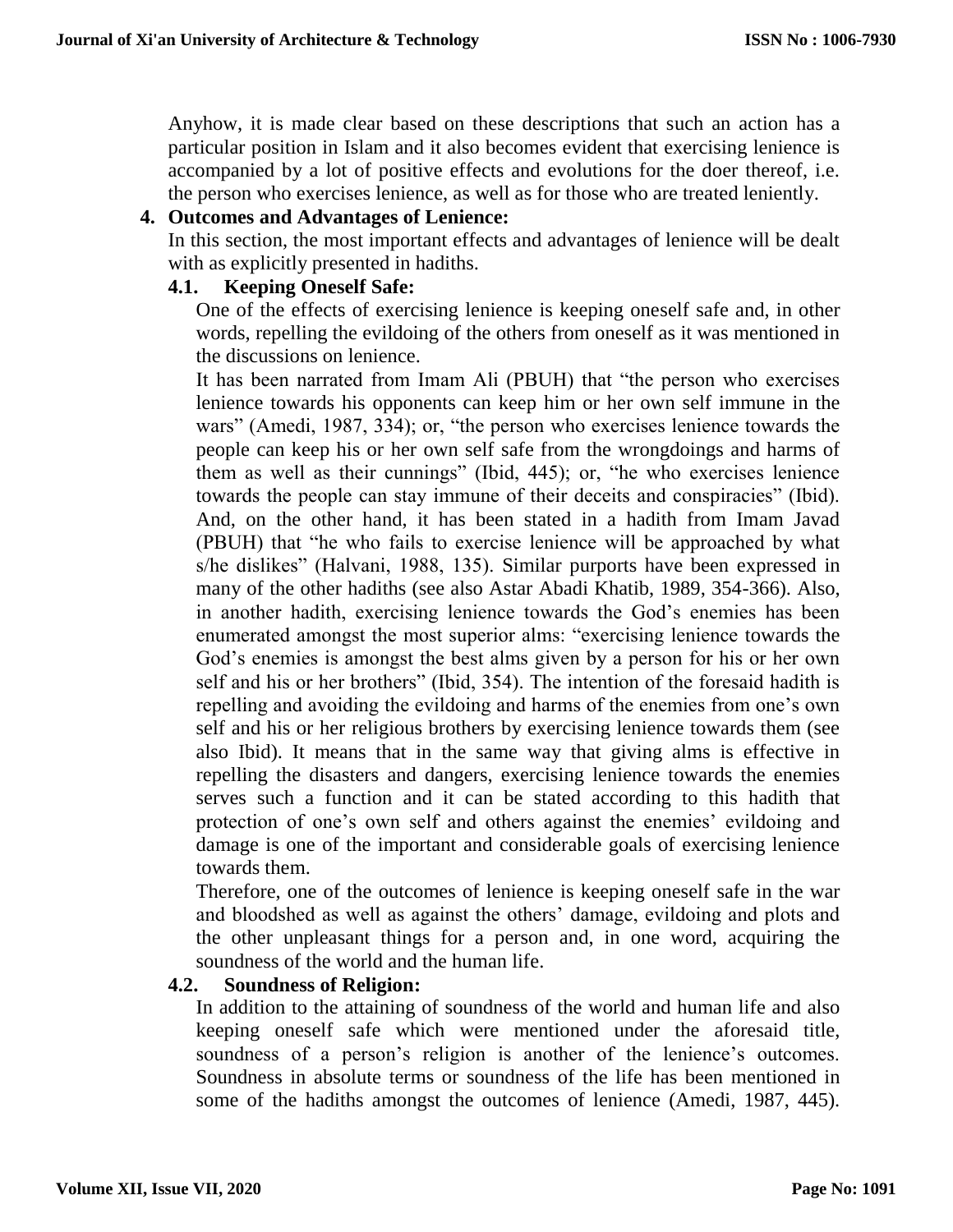However, in some others, keeping oneself safe of the people's conspiracies (Ibid), in particular, or keeping one's religion and world safe following the exercising of lenience has been explicitly mentioned. It is in the words of Amir Al-Mo'menin Ali (PBUH) that "the soundness of the religion and the world is in exercising lenience towards the people" (Ibid). So, the other advantage of exercising lenience is keeping one's religion sound alongside keeping one's world and life safe.

## **4.3. Attracting to Religion and Faith:**

It was mentioned before that the common meaning of lenience is soft and mild and patient treating of the others with the purpose of repelling their evildoing from one's own self or with the intention of not coercing them to break away from oneself or both. Here, the effect of lenience on attracting the others has been dealt with and it is indeed the very keeping of the others by one's side which was pointed out in the common meaning of lenience.

It has been narrated in the interpretation of  $\bar{A}YA$  "And, speak with the people properly" (BAQARAH, 83) by Imam Sadeq (PBUH) that "speak properly with all of the people, whether believers or the opponents; speak with the believers with open arms and happy faces and treat opponents leniently so that they are attracted to faith and, if you are hopeless in [attracting them to the faith], you can (at least) prevent their evildoings from yourselves and the other believer brothers" (Astar Abadi Khatib, 1989, 353-354). So, the attraction of the ideological, intellectual and subjective opponents to the faith is firstly posited in the exercising of lenience towards them with repelling of their evildoings falling in the second place.

This truth has also been pinpointed in  $\overline{A}YA$  159 of SURAH  $\overline{A}l$ -e-Imran where the God addresses the great prophet (may Allah bestow him and his sacred progeny the best of His regards) in the following command: "so, you have become mild in your treating of them by the cause of a mercy from the God and, if you were arrogant and stone-hearted, they would surely scatter from your periphery". It means that if it was not for the softness and mildness of the great prophet (may Allah bestow him and his sacred progeny the best of His regards), only a few of the people and addressees of his highness could have possibly been attracted to Islam and faith. Therefore, it can be stated that lenience and mildness with the ideological and religious opponents can cause their attraction and lack of lenience towards them is usually followed by their escaping of religion and faith.

## **4.4. Emergence of Friendship and Brotherhood:**

One of the other effects of exercising lenience towards the people is the creation of kindness and friendship or the persistence and heightening of them. It has been stated in a narration from Amir Al-Mo'menin Imam Ali (PBUH) that "one should exercise lenience towards the people so that s/he may enjoy their brotherhood and one should meet them with open arms so as to extinguish their hatred" (Amedi, 1987, 445).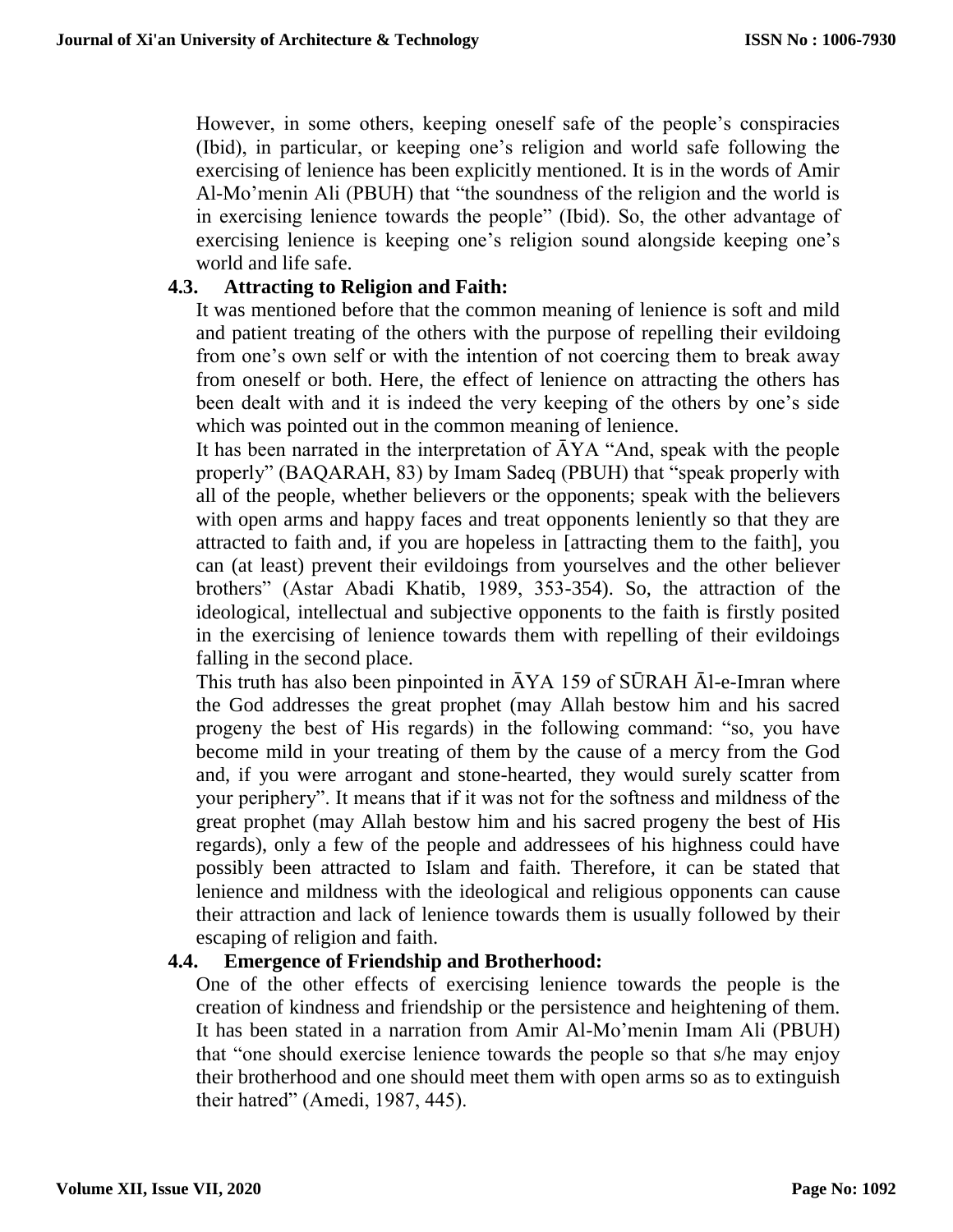This purport has also been mentioned in ĀYA 34 of SŪRAH FOSSELAT and, of course, in a higher level: "and, goodness is not identical to badness. Drive back [badness] by what is better; [you will see] all of a sudden that the person between him and you there is enmity has become like a cordial and sincere friend".

As it is clear from the overall signification of the  $\overline{A}YA$ , the sentence "goodness" is not identical to badness" therein means that goodness and badness are not equal in their effects (see also Tabataba'ei, 1997, 17:391). This ĀYA is in direct relationship with exercising lenience<sup>4</sup> and even beyond it; because God has ordered in this  $\bar{A}YA$  that use should be made of a better way for treating the person who has wrongly behaved towards another person meaning that the wronged person should not only exercise patience and keep silent before him or her and refrain from mutually badly treating him or her but s/he should also respond to his or her badness by goodness. However, the person who is not lenient and tolerant can neither exercise patience and keep quiet against the others' badness and improper behavior not can s/he respond to his or her badness by goodness. Thus, considering the fact that lenience is usually applied when a person's addressee speaks improperly or does an annoying action, it can be stated that exercising lenience along with exhibiting goodness against badness can cause the creation of affection and amicable and sincere friendship.

In line with the above-presented discussion, it can be stated that exercising lenience towards the people can be followed by an increase in the number of a person's assistors as well as his or her vigor on the other hand; Imam Sadeq (PBUH) has completed his highness's own words about the importance of exercising lenience towards the people in a hadith as offered in the following command: "the person who keeps his or her hands away from the people has only kept away one hand [but] they will keep away many hands from him or her" (Kolaini, 1987, 2: 117-118). It means that exercising lenience towards the people would be followed by their accompaniment and protection for a fellow of lenience.

So, the other benefit of lenience is the emergence of friendship and brotherhood and increase in one's friends and assistors and, if lenience is accompanied by exercising goodness as opposed to badness and teasing of the others, it can be followed by affection and cordial friendship.

# 5. **Completion**:

The point that should be made in the end is that there are other hadiths about lenience that have expressed the boundary or boundaries of lenience and cases of the necessity to quit exercising lenience and their thorough presentation and investigation necessitates another opportunity and article. However, it can be

<sup>&</sup>lt;sup>4</sup> In some of the interpretations, as well, the term goodness in the abovementioned AYA has been interpreted as meaning lenience (see also, Tusi, no date, 9: 126).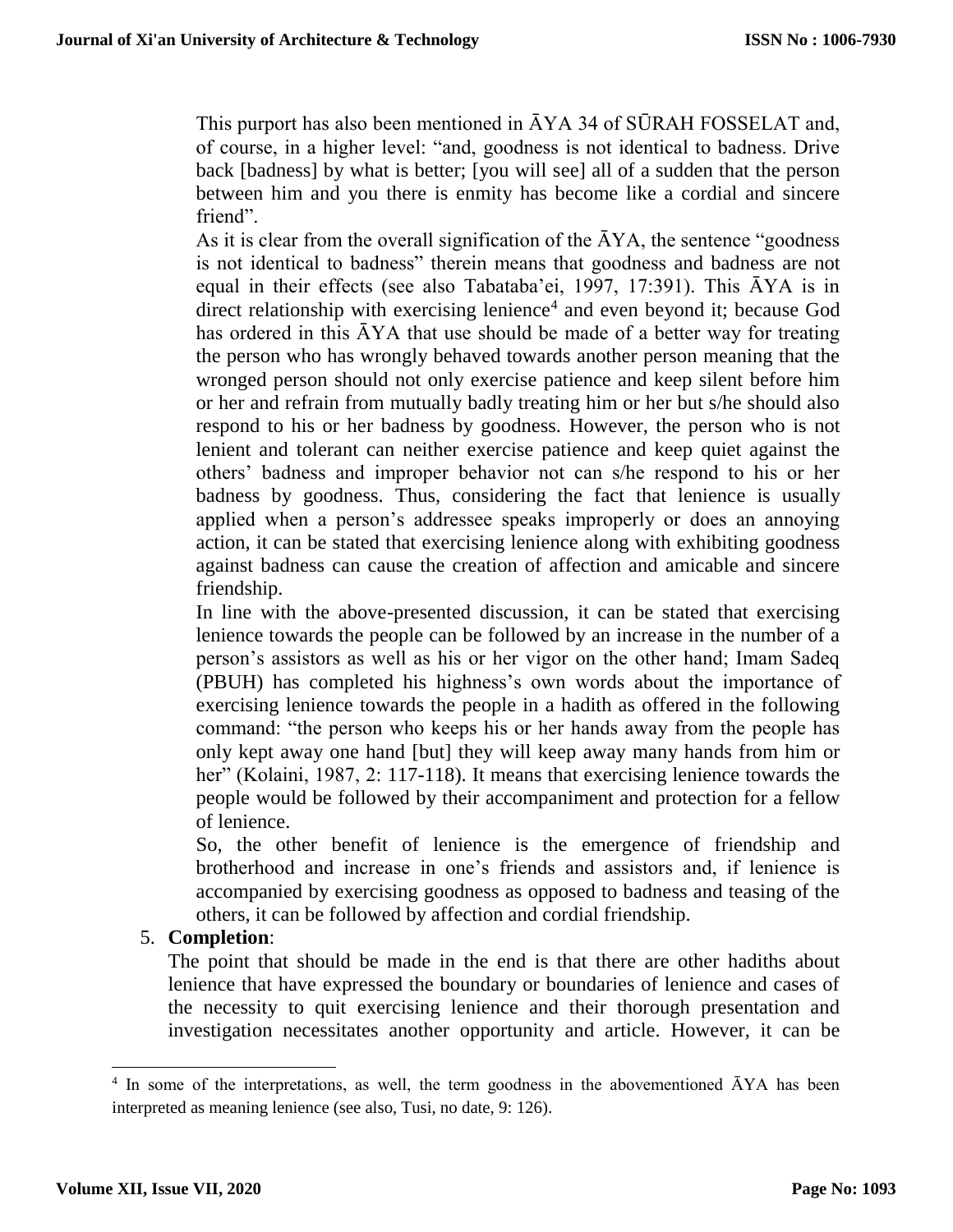succinctly stated that lenience should not be demonstrated when it causes quitting the fulfillment of the divine limits [Hodūd] or treading of the others' rights. In this regard, it has been narrated from the great prophet of Islam (may Allah bestow him and his sacred progeny the best of His regards) that "after having faith in God, the perfection of intellect is in exercising lenience towards the people in cases other than leaving the right thing undone" (Harrani, 1984, 42). Or, with a similar concept, it has been narrated from Imam Hasan Askari (PBUH) that his highness conditions lenience to a person's non-entering of the wrongdoings as well as nonexiting the doing of the right" (Astar Abadi Khatib, 1989, 48). It means that lenience is favorable and valuable and it is recommended and encouraged when it neither drags a person to wrongdoing nor driving him or her out of the right's circle.

# **6. Conclusion:**

- 1) The term Modārā [lenience] has been actually "Modāra'at" or "Modāra'āt"; it is an infinitive rhyming with "Mofā'alah" and it has been derived from the root "Dar'e" or "Dary"; in its common meaning, Modārā has been most likely derived from the root "Dar'e" which means "repelling" not from the root "Dary" which actually means "fetching and obtaining by a sort of deception".
- 2) If Modārā [lenience] with people is considered as having been derived from "Dāra'a", it essentially means repelling their evildoings and harms from oneself [by speaking and behaving properly]. But, if it is considered as having been derived from "Dārā", it actually means showing mild behavior accompanied by mild tricks towards the people for not coercing them to break away from oneself. It can be generally stated that the general and common meaning of Modārā [lenience] is mildly and patiently treating a person whether for repelling his or her evildoings or for not making him or her go away or both.
- 3) The importance and position of lenience in Islam are clarified from the descriptions presented about it in the hadiths from the immaculate Imams (peace be upon them) such as in the following descriptions: one of the preconditions for a person's action to become perfect, being of the same rank as the other obligations, half of faith, the most admired attribute, one of the best deeds, fruit of reason, sign of intellect, a trooper in the intellect's army, prelude to the wisdom and one of the perfection-endowing traits of politeness and magnanimity.
- 4) Exercising lenience towards the people is one of the prominent features of the God's messengers and amongst the means of perfection completion of their duty of guiding and instructing the people. Based on a hadith, the intensity of the prophets' exercising of lenience towards the enemies of the God's religion has been one of the causes by which the God has given them superiority to the people.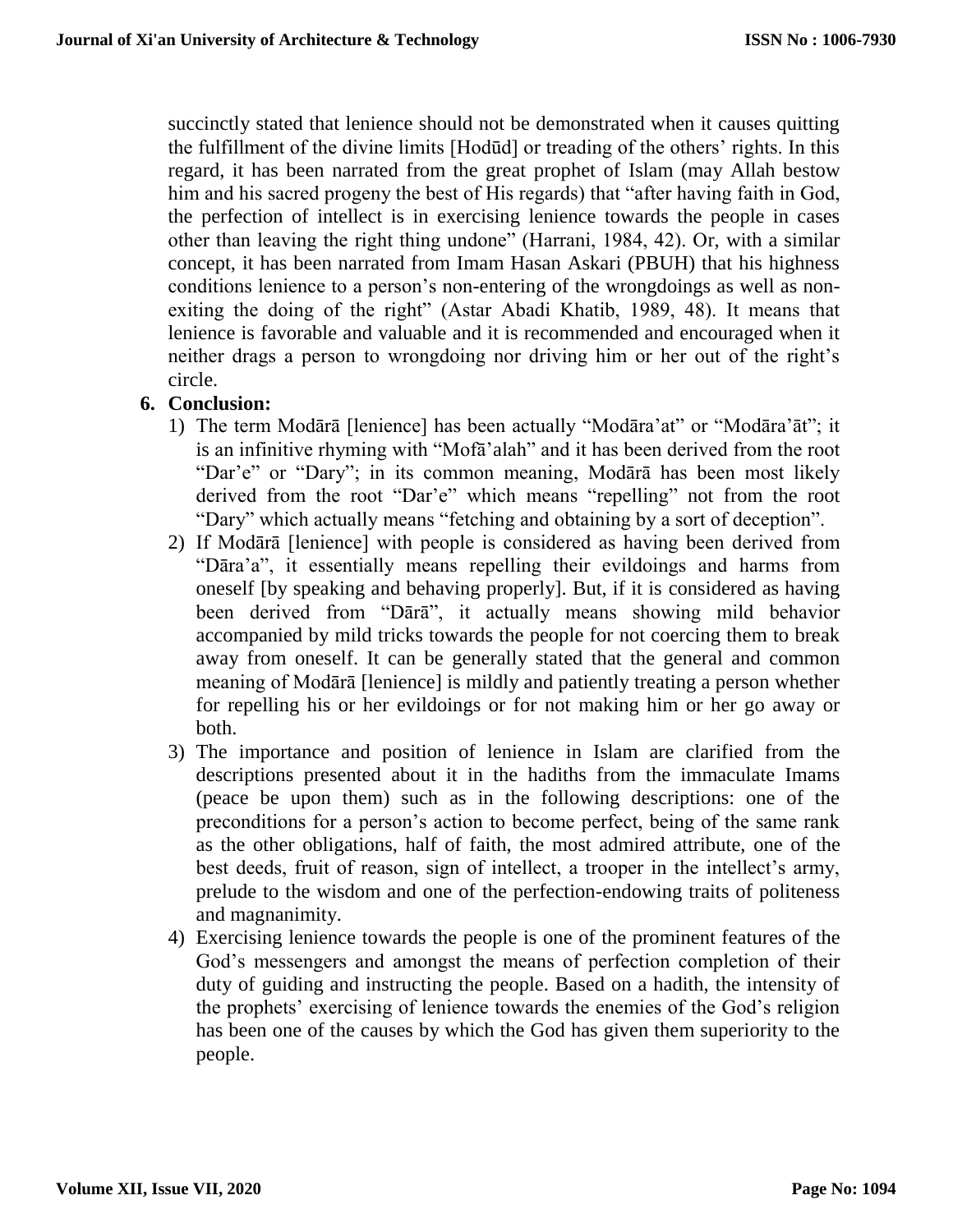- 5) One of the advantages of lenience is keeping oneself safe from the war and bloodshed, damage, evildoing and cunnings of the others as well as the other unpleasant things and, in one word, keeping one's own world and life sound.
- 6) Another benefit of exercising lenience in addition to keeping the human world and life immune against damage and malevolence is keeping one's religion safe and sound.
- 7) Exercising mildness and lenience towards the religious, ideological, intellectual, subjective and other opponents can cause their attraction and lack of lenience towards them is usually followed by their running away from religion and faith. In exercising lenience towards them, both their attraction to the religion, in the first place, and repelling of their evildoings, in the second place, are intended.
- 8) Another advantage of lenience is the emergence of friendship and brotherhood and increase in the number of one's friends and assistors and, considering the fact that lenience is applied when a person's addressee has spoken or behaved offensively, affection and cordial friendship can come about if lenience and goodness are exercised and exhibited against badness and wrongdoing of the others.
- 9) Amongst the cases wherein lenience is not permitted is when lenience causes the non-fulfillment of the divine limits or treading of the others' rights; lenience is favorable and valuable and it is recommended and encouraged when it is applied for cases other than leaving the right thing undone meaning that a person exercising lenience should be dragged neither to the performing of wrongdoing nor exiting the realm of right.

## **Bibliography:**

- 1) Holy Quran
- 2) Ibn Fars, Ahmad Ibn Fars, (1984), "Mo'jam Maqāais Al-Loqah", research and diacritics by Abd Al-Salam Mohammad Harun, 1<sup>st</sup> ed., Qom, Maktab Al-E'elam Al-Eslāmi
- 3) Ibn Manzour, Mohammad Ibn Mokrram, (1994), "Lisān Al-Arab", research and revision by Jamal Al-Din MirDamadi, 3rd ed., Beirut, Dar Al-Fekr Li Al-Tabā'ah wa Al-Nashr wa Al-Tawzi'e and Dar-e-Sāder
- 4) Abu Helal Askari, Hasan Ibn Abdullah, (1980), "Al-Forūq Fi Al-Loqah", 1st ed., Beirut, Dar Al-Āfāq Al-Jadidah
- 5) Astar Abadi Khatib, Mohammad Ibn Qasem, (1989), "Al-Tafsir Al-Mansūb Elā Al-Imam Al-Hasan Al-Askari Alayhe Al-Salam", research and revision by Imam Mahdi (may Allah hasten his honorable reappearance) School,  $1<sup>st</sup>$  ed., Qom, Imam Mahdi (may Allah hasten his honorable reappearance) School
- 6) Amedi, Abd Al-Wāhed Ibn Mohammad Tamimi, (1987), "compilation of Qorar Al-Hekam and Dorar Al-Kalem", researched by Mustafa Derāyati, 1<sup>st</sup> ed., Qom, Islamic Promotion Office